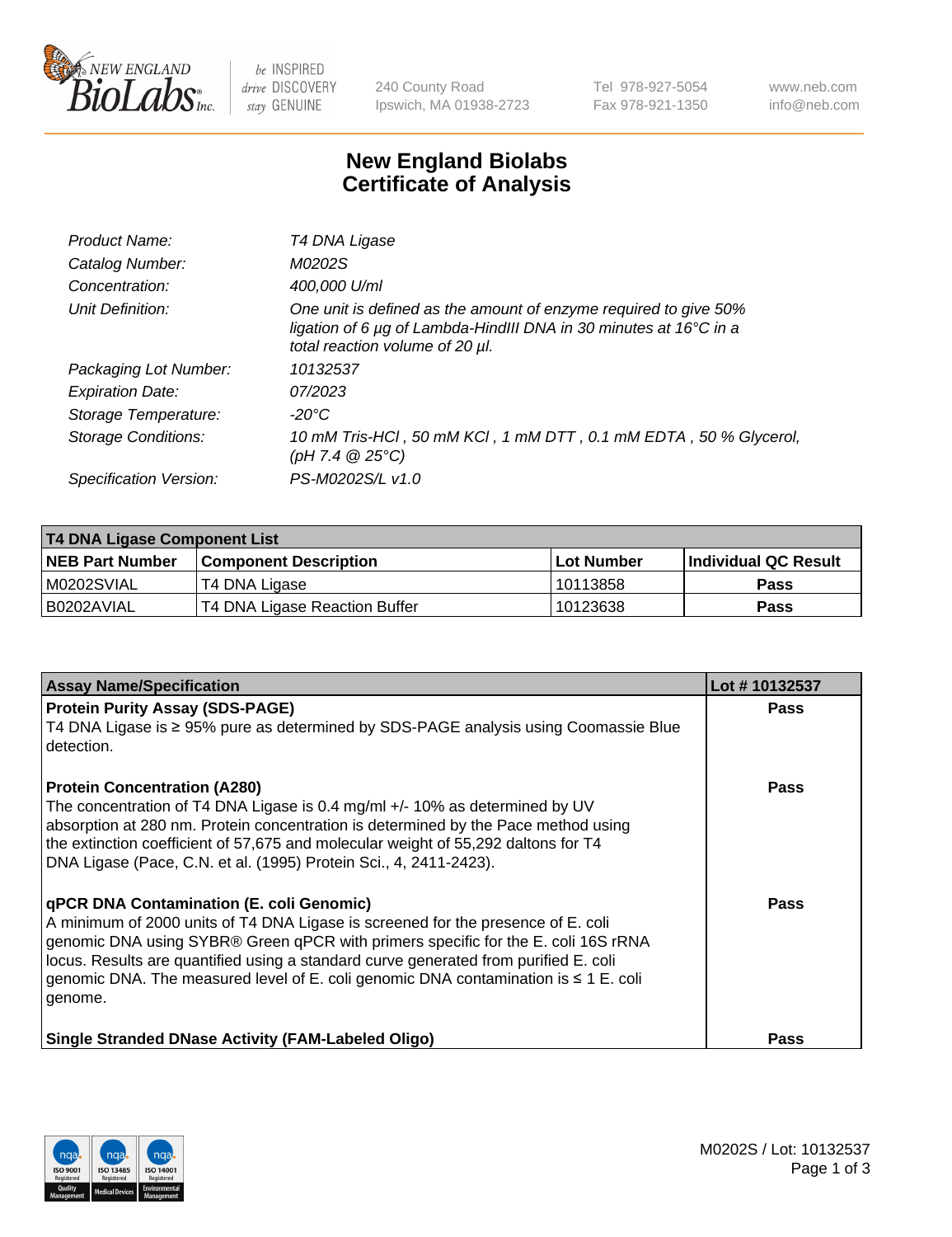

be INSPIRED drive DISCOVERY stay GENUINE

240 County Road Ipswich, MA 01938-2723 Tel 978-927-5054 Fax 978-921-1350

www.neb.com info@neb.com

| <b>Assay Name/Specification</b>                                                                                                                                                                                                                                                                                                                                      | Lot #10132537 |
|----------------------------------------------------------------------------------------------------------------------------------------------------------------------------------------------------------------------------------------------------------------------------------------------------------------------------------------------------------------------|---------------|
| A 50 µl reaction in CutSmart® Buffer containing a 20 nM solution of a fluorescent<br>internal labeled oligonucleotide and a minimum of 10,000 units of T4 DNA Ligase<br>incubated for 16 hours at 37°C yields <5% degradation as determined by capillary<br>electrophoresis.                                                                                         |               |
| <b>RNase Activity (Extended Digestion)</b><br>A 10 µl reaction in NEBuffer 4 containing 40 ng of a 300 base single-stranded RNA<br>and a minimum of 1 µl of T4 DNA Ligase is incubated at 37°C. After incubation for 16<br>hours, >90% of the substrate RNA remains intact as determined by gel electrophoresis<br>using fluorescent detection.                      | Pass          |
| <b>DNase Activity (Labeled Oligo, 3' extension)</b><br>A 50 µl reaction in CutSmart® Buffer containing a 20 nM solution of a fluorescent<br>labeled double-stranded oligonucleotide containing a 3' extension and a minimum of<br>10,000 units of T4 DNA Ligase incubated for 16 hours at 37°C yields <5% degradation<br>as determined by capillary electrophoresis. | Pass          |
| <b>DNase Activity (Labeled Oligo, 5' extension)</b><br>A 50 µl reaction in CutSmart® Buffer containing a 20 nM solution of a fluorescent<br>labeled double-stranded oligonucleotide containing a 5' extension and a minimum of<br>10,000 units of T4 DNA Ligase incubated for 16 hours at 37°C yields <5% degradation<br>as determined by capillary electrophoresis. | Pass          |
| Double Stranded DNase Activity (Labeled Oligo)<br>A 50 µl reaction in CutSmart® Buffer containing a 20 nM solution of a fluorescent<br>labeled double-stranded oligonucleotide containing a blunt end and a minimum of<br>10,000 units of T4 DNA Ligase incubated for 16 hours at 37°C yields <5% degradation<br>as determined by capillary electrophoresis.         | <b>Pass</b>   |
| <b>Exonuclease Activity (Radioactivity Release)</b><br>A 50 µl reaction in NEBuffer 1 containing 1 µg of a mixture of single and<br>double-stranded [3H] E. coli DNA and a minimum of 2000 units of T4 DNA Ligase<br>incubated for 4 hours at 37°C releases <0.1% of the total radioactivity.                                                                        | Pass          |
| <b>Endonuclease Activity (Nicking)</b><br>A 50 µl reaction in NEBuffer 1 containing 1 µg of supercoiled PhiX174 DNA and a<br>minimum of 2000 units of T4 DNA Ligase incubated for 4 hours at 37°C results in <10%<br>conversion to the nicked form as determined by agarose gel electrophoresis.                                                                     | <b>Pass</b>   |
| <b>Non-Specific DNase Activity (16 Hour)</b><br>A 50 µl reaction in NEBuffer 1 containing 1 µg of CIP-treated Lambda-HindIII DNA and<br>a minimum of 2000 units of T4 DNA Ligase incubated for 16 hours at 37°C results in a<br>DNA pattern free of detectable nuclease degradation as determined by agarose gel                                                     | Pass          |